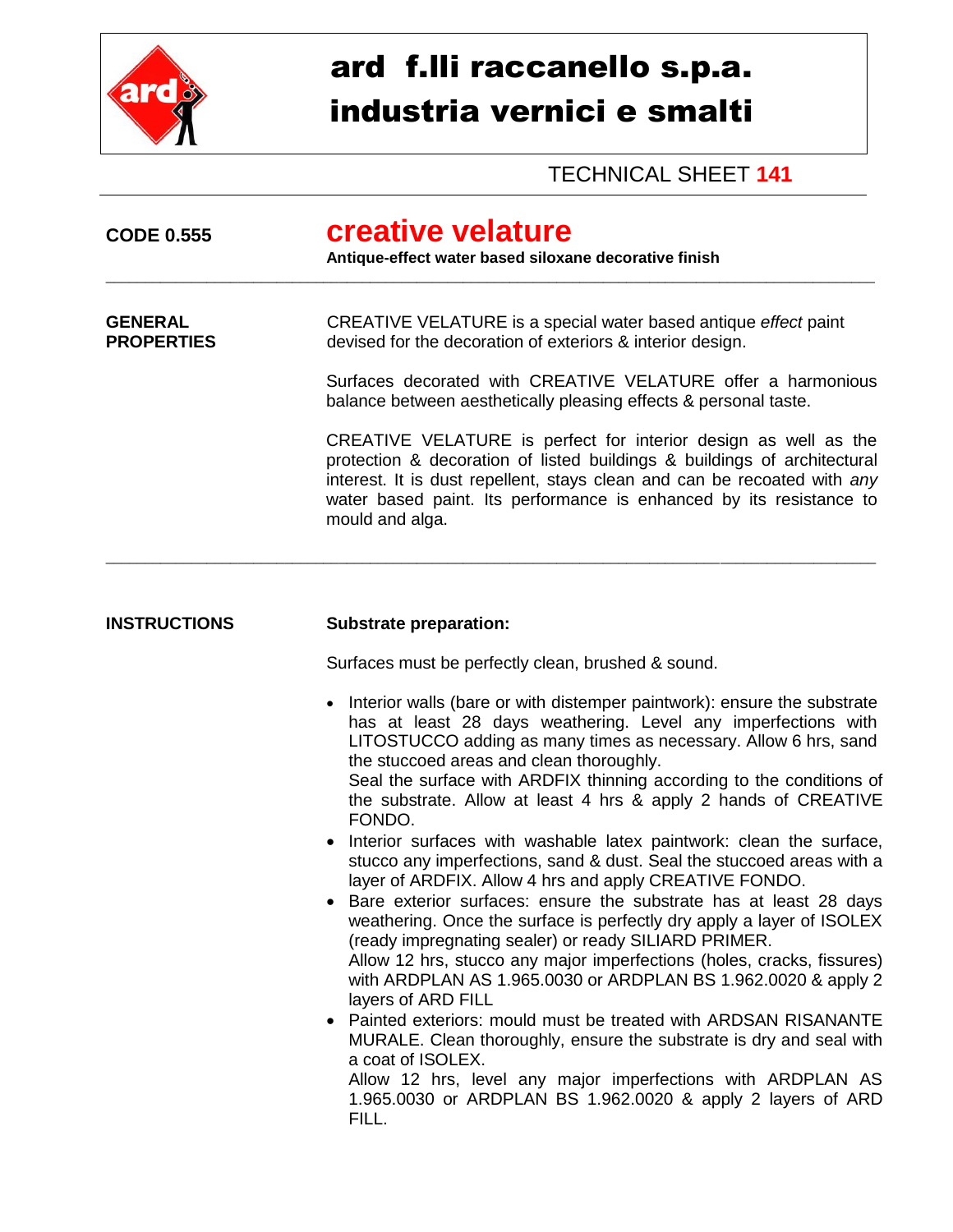Application of CREATIVE FONDO or ARD FILL (coloured in a shade similar to the finish but less intense) may enhance the antique effect of dark hues.

## **Application of Creative Velature:**

Allow at least 8 hrs from the primer & proceed as indicated below.

As the aesthetics depend greatly on the *choice of colours*, the *quantity of colorant added*, the *thinning ratio* and, above all, the *decorator's skills*, these indications are to be considered as a *guide*.

- Brush: thin CREATIVE VELATURE at 70-100% in water volume & apply -changing direction continuously- with a flat brush or lime brush to achieve a light shady effect.
- To achieve an antique effect on rough plaster, apply with a brush and eliminate any excess with a cloth.
- Sponge or pad application: thin CREATIVE VELATURE at 70 -100% in water volume & apply in an irregular fashion using a sponge or pad.

The aesthetics & yield will differ according to the equipment & the application technique.

- A softer effect can be achieved by *lightly* smoothing the damp surface with a discharged sponge.
- Do not apply at ambient or substrate temperature below +5°C or above + 35°C. Avoid applying in direct sunlight. After application, exterior surfaces must be protected against rain & condensation until perfectly dry (approx. 48 hours at 20°C).
- Store in cool, frost free premises.
- Wash equipment immediately after use with water.
- Walls with efflorescence or subject to rising damp must be restored before application in order to guarantee adhesion.
- When applying on extensive surfaces, work "wet on wet" to avoid dark patches on retouched areas.
- Use in compliance with the current Health & Safety Regulations. Dispose of spent material/containers according to the same.

Refer to the PSDS for further details.

| <b>TECHNICAL PROPERTIES</b> | WATER VAPOUR PERMEABILITY                                                                        | EN ISO 7783-1 & 2(1)  | WDD=348.5 g/m <sup>2</sup> 24hrs       |
|-----------------------------|--------------------------------------------------------------------------------------------------|-----------------------|----------------------------------------|
|                             | NATURE OF BINDER                                                                                 |                       | Acrylic siloxane                       |
|                             | EQUIVALENT AIR LAYER THICKNESS (1)                                                               |                       | $Sd = 0.062$ m                         |
|                             | CAPILLARY WATER ABSORPTION                                                                       | EN 1063-3 (1)         | $W=0.031$ kg/m <sup>2</sup> $\sqrt{t}$ |
|                             | <b>SPECIFIC WEIGHT</b>                                                                           |                       | $1100 \pm 50$ g/l                      |
|                             | VISCOSITY AT 20 °C                                                                               |                       | $15,000 \pm 3,000$ cps                 |
|                             | ALKALI RESISTANCE                                                                                |                       | Struct-chrom no unchanged              |
|                             | DRYING AT 20°C                                                                                   | <b>TOUCH DRY</b>      | 2 hrs                                  |
|                             |                                                                                                  | <b>THROUGH DRYING</b> | 48 hrs                                 |
|                             | $D_{\text{min}}$ and $\mu$ and $\mu$ and $\mu$ and $\mu$ and $\mu$ and $\mu$ and $\mu$ and $\mu$ |                       |                                        |

Data refer to a cycle with ARD FILL.